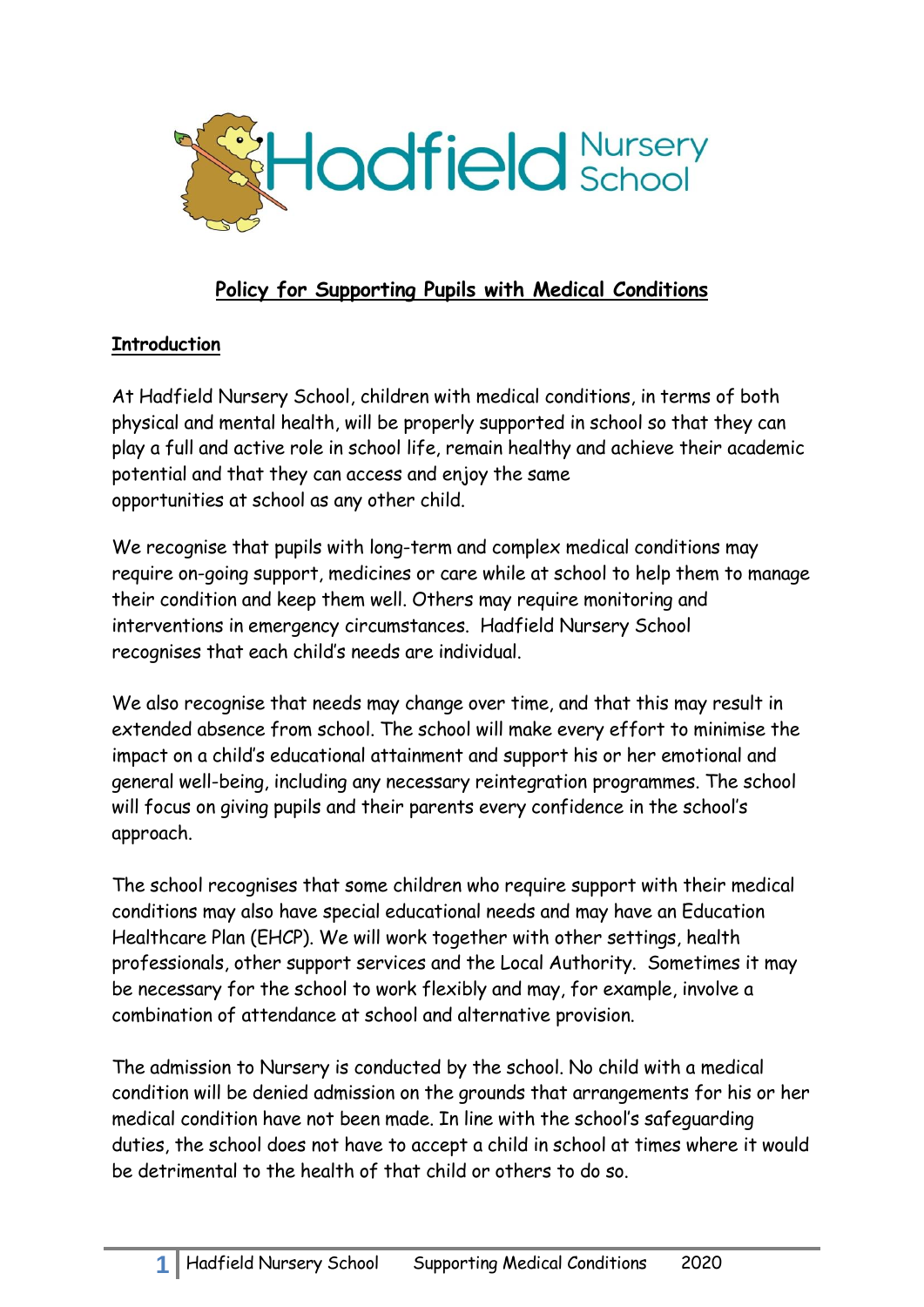#### **Policy Implementation**

• The Headteacher will ensure that sufficient staff are suitably trained.

• All relevant staff will be made aware of the child's condition.

• Cover arrangements will be put in place to cover for staff absence, to ensure that someone is always available.

• Supply staff will be briefed.

• Risk assessments will be put in place for educational visits, and other school activities outside the normal timetable .

• Individual healthcare plans will be monitored frequently.

## **Procedure to be followed when notification is received that a pupil has a medical condition**

The school, in consultation with all relevant stakeholders including parents, will: • ensure that arrangements are put into place to cover transition from another setting, upon being notified that a child is coming into school with a medical condition (these may vary from child to child, according to existing HCPs) • ensure that arrangements are implemented following reintegration into the school or when the needs of a child change

• aim to put arrangements into place in time for the start of the new school term • in other cases, such as a new diagnosis or children moving to a new school midterm, every effort will be made to ensure that arrangements are in place as soon as possible

• provide support to pupils where it is judged by professionals that there is likely to be a medical condition (where evidence conflicts, some degree of challenge may be necessary to ensure that the right support can be put into place) • any staff training needs are identified and met

## **Individual Healthcare Plans**

The Headteacher will be responsible for arranging Healthcare Plans. Their purpose is to ensure that they provide clarity about what needs to be done, when and by whom. They will often be essential, such as in cases where conditions fluctuate or where there is a high risk that emergency intervention will be needed, and they are likely to be helpful in the majority of other cases, especially where medical conditions are long-term and complex. However, not all children will require one.

The school, healthcare professionals and parents should agree, based on evidence, when a healthcare plan would be inappropriate or disproportionate. If consensus cannot be reached, the headteacher is best placed to take a final view. A flow chart for agreeing the support required is provided in Annex A.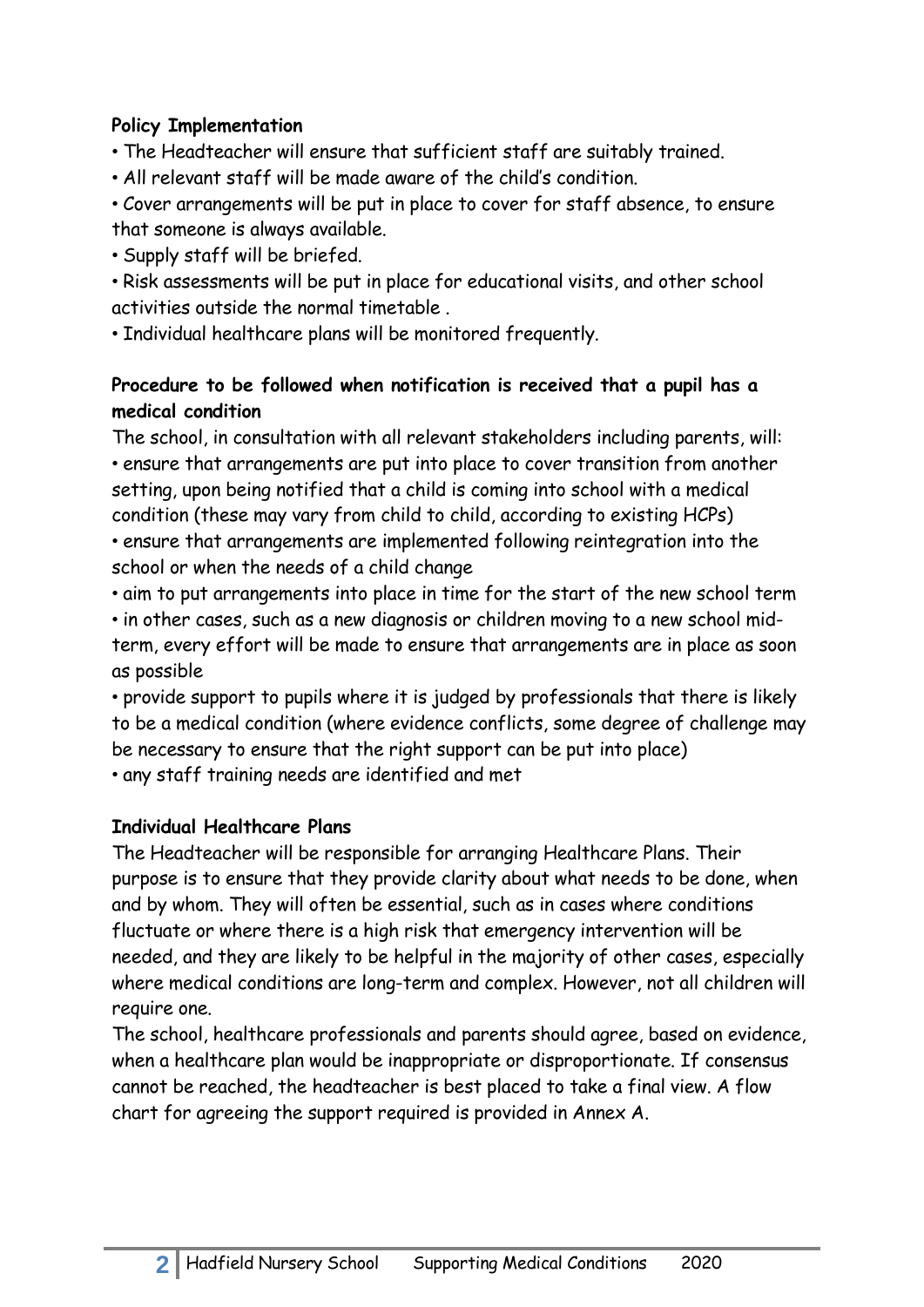The healthcare plan is a confidential document. The level of detail within will depend on the complexity of the child's condition and the degree of support needed. Where a child has a special educational need, but does not have an EHC plan, their special educational needs will be mentioned in their individual Healthcare Plan.

Individual healthcare plans, and their review, may be initiated, in consultation with the parent, by a member of school staff or a healthcare professional involved in providing care for the child. Plans will be drawn up in partnership between the school, parents, and a relevant healthcare professional, eg. Specialist or community nurse. The aim is to capture the steps which a school should take to help the child manage their condition and overcome any potential barriers to getting the most from their education.

Responsibility for ensuring the plan is finalised rests with the school.

The individual healthcare plans are reviewed at least annually, or earlier if evidence is presented that the child's needs have changed. The plans are devised with the child's best interests in mind, ensuring that an assessment of risk to the child's education, health and social well-being is managed, minimising disruption. Reviews will be linked to any Education Healthcare Plan the child may have.

#### **The information to be recorded**

When deciding on the information to be recorded on individual healthcare plans, the following will be considered:

• the medical condition, its triggers, signs, symptoms and treatment

• the pupil's resulting needs, including medication (dose, side-effects and storage) and other treatments, time, facilities, equipment, testing, access to food and drink where this is used to manage their condition and dietary requirements • the level of support needed, including in emergencies

• who will provide the support, their training needs, expectations of their role and confirmation of proficiency to provide support for the child's medical condition from a healthcare professional; and cover arrangements for when they are unavailable

• who in the school needs to be aware of the child's condition and the support required.

• arrangements for written permission from parents for medication to be administered by a member of staff, or self-administered by the pupil during school hours

• separate arrangements or procedures required for school trips or other school activities outside of the normal school timetable that will ensure the child can participate, eg. Risk assessments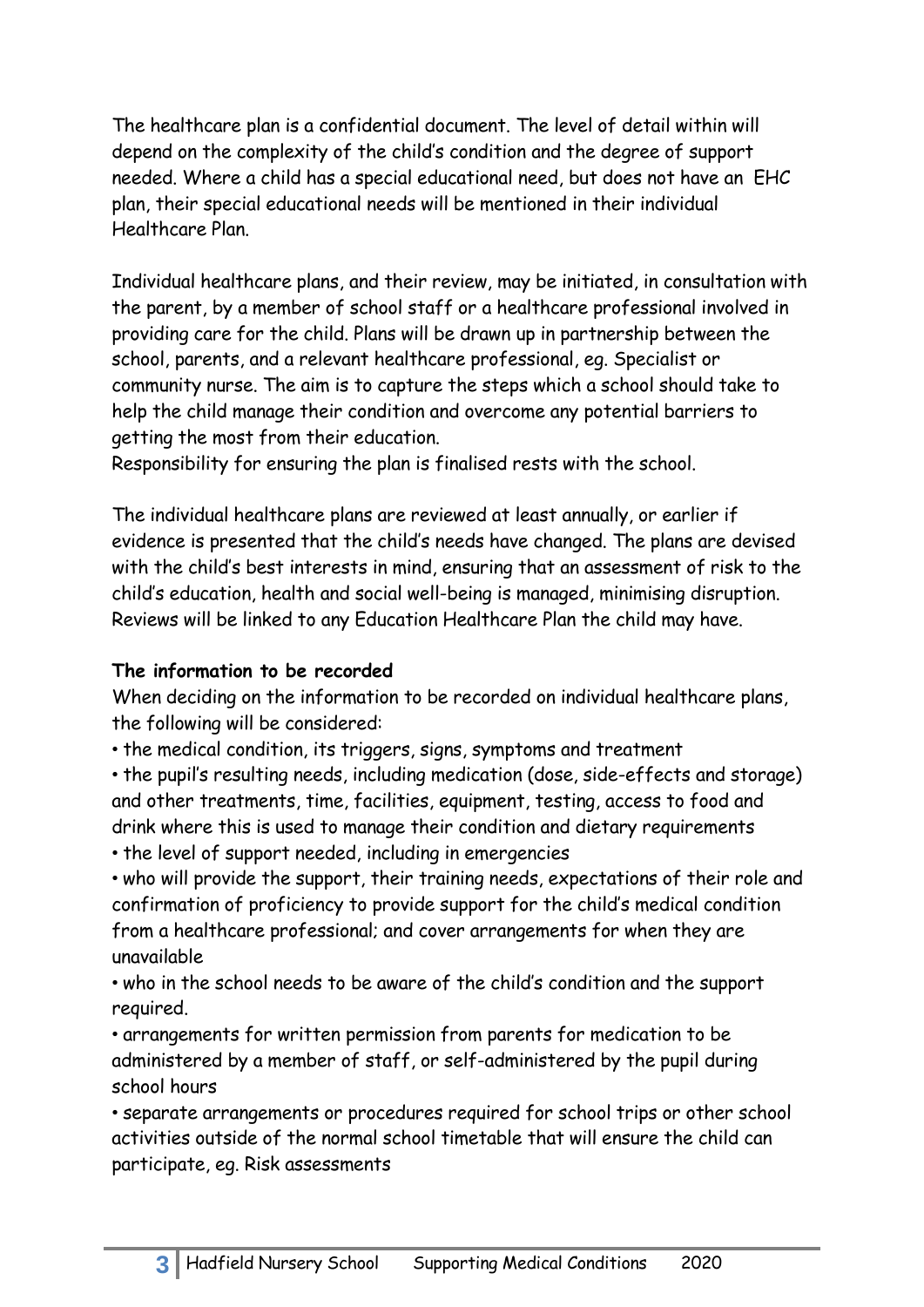• where confidentiality issues are raised by the parent or child, the designated individuals to be entrusted with information about the child's condition

• what to do in an emergency, including whom to contact, and contingency arrangements. Some

children may have an emergency healthcare plan prepared by their lead clinician that could be used

to inform the development of their individual healthcare plan

## **Roles and responsibilities**

Supporting a child with a medical condition during school hours is not the sole responsibility of one person. The school will work collaboratively; both with staff within the organisation and with outside agencies, as the circumstances of each child dictate.

# **Governing Body**

The Governing Body will ensure that pupils in school with medical conditions are supported. It will ensure that a policy is developed, implemented and monitored. The Governing Body will ensure that staff receive suitable training and that they are competent to take on the responsibility to support children with medical conditions.

# **Headteacher**

The Headteacher will:

• ensure that the Supporting Pupils with Medical Conditions Policy is developed and effectively implemented with partners, including all staff and all are aware of the policy and that they understand their role in implementing the policy

• ensure that all staff who need to know are aware of a child's condition

• ensure that sufficient trained numbers of staff are available to implement the policy and deliver against all the individual healthcare plans, including in contingency and emergency situations.

• have overall responsibility for the development of individual healthcare plans

• ensure that all staff are appropriately insured to support pupils in this way

• liaise with the health visitor and specialist nurses in respect of a child who has a medical condition, including in cases where the situation has not yet been brought to the attention of the health visiting service.

# **School Staff**

Any member of the school staff may be asked to provide support to pupils with medical conditions, including the administration of medicines, although they cannot be required to do so. Although administering medicines is not part of a teachers'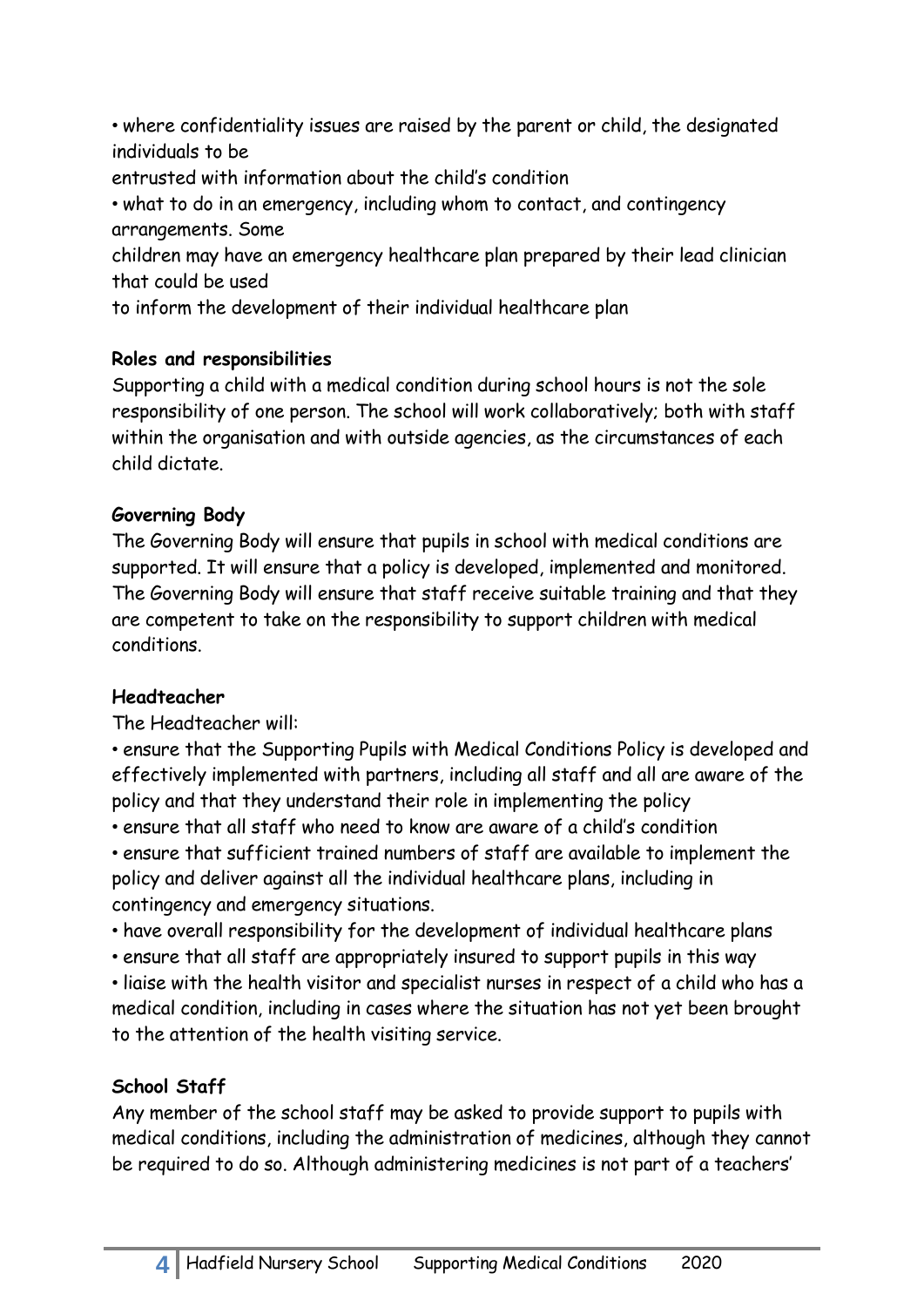professional duties, they should take into account the needs of pupils with medical conditions they teach. Any member of school staff should know what to do and respond accordingly when they become aware that a pupil with a medical condition needs help.

#### **Parents**

Parents should provide the school with sufficient and up-to-date information about their child's medical needs. At Hadfield Nursery School, parents are seen as key partners and they will be involved in the development and review of their child's individual healthcare plan, and may be involved in its drafting. Parents should carry out the action they have agreed to as part of its implementation, eg. Provide medicines and equipment and ensure they or another nominated adult are contactable at all times.

#### **Local Authority**

It is expected that the Local Authority will provide support, advice and guidance, including suitable training for school staff.

#### **Staff training and support**

Training needs for staff will be assessed by looking at the current and anticipated needs of pupils already on the roll. It may be possible to determine training needs by early information relating to a child about to be admitted to the school. All members of staff providing support to a child with medical needs will have been trained beforehand. Staff who provide support to pupils with medical conditions will be included in meetings where this is discussed.

The type of training, and frequency of refresher training, will be determined by the actual medical condition that a child may have and this will be supported by the Governing Body. Some training may be arranged by the school, and other types may make use of the skills and knowledge provide by the health visitor or specialist nurse services, among others. In some cases, the healthcare professional may be able to advise on easily accessible training. Other training may involve on-site or off-site provision.

Parents will be asked to supply specific advice and then this will be reinforced with healthcare professional advice.

All staff will be made aware of the specific needs of each child with a medical condition and will be competent and confident enough to deliver the support.

It must be noted that a First Aid certificate alone will not suffice for training to support children with medical conditions. When training has taken place, school will ensure that a training record is completed for inclusion in the Health and Safety folder.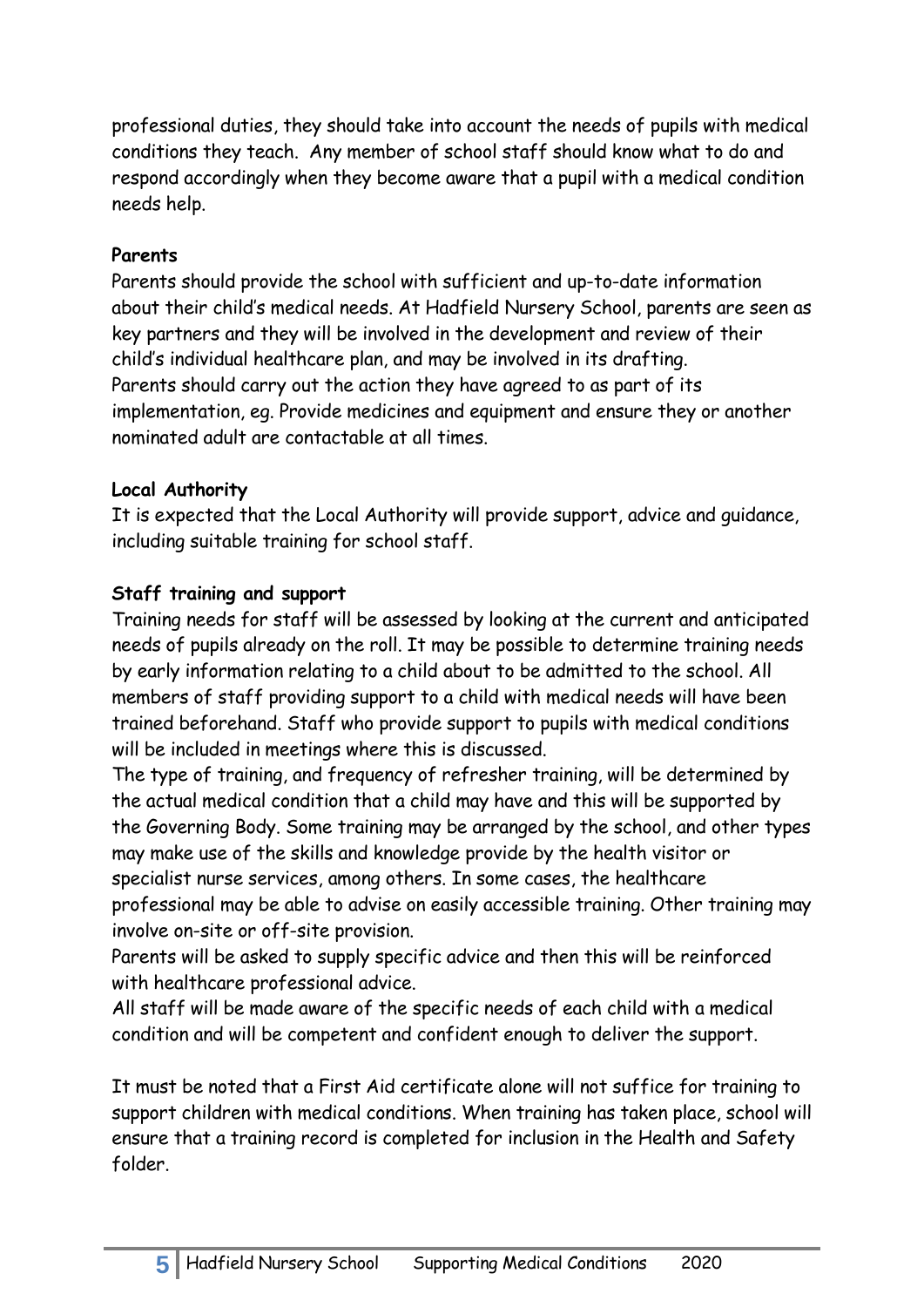#### **The child's role in managing their own medical needs**

At Hadfield Nursery School, the children who require medication or other procedures will receive them from a relevant member of staff. If a child refuses to take medicine or carry out a medical procedure, staff will not force him or her to do so, but follow the procedure agreed in the individual healthcare plan. Parents will be informed so that alternative options can be considered.

#### **Managing medicines on school premises**

Where clinically possible, medicines should be prescribed in dose frequencies which enable them to be taken outside school hours. Where this is not possible, the following will apply:

• Medicines will only be administered at school when it would be detrimental to a child's health or school attendance not to do so.

• No child will be given prescription medicines without their parent's written consent.

• Non-prescription medicines will be administered by parents, should they be needed during the school day. For the administering of non-prescription medicines during an educational visit eg travel sickness tablets, parents should provide written consent.

• The school will only accept prescribed medicines that are in-date, labelled, provided in the original container, as dispensed by the pharmacist, and include instructions for administration, dosage and storage. The exception to this is insulin which must be in-date, but will generally be available to schools inside an insulin pen or pump, rather than its original container.

• Medicines will be stored safely in the medicine cabinet. On educational visits, medicines will also be available and they will be looked after by a relevant member of staff.

• If a controlled drug has been prescribed, it will be kept securely and stored in a non-portable container named staff only will have access to such medication so that it can be administered to the specific child. The school will keep a record of doses administered, stating what, how and how much was administered, when and by whom any side effects of the medication to be administered will be noted.

• When no longer required, medicines should be returned to the parent to arrange for safe disposal.

Written records will be kept of all medicines administered to children and parents will be informed if their child has been unwell at school.

## **Emergency procedures**

A child's individual healthcare plan will clearly define what constitutes an emergency and the action to be taken, including ensuring that all relevant staff are aware of emergency symptoms and procedures. It may be necessary to inform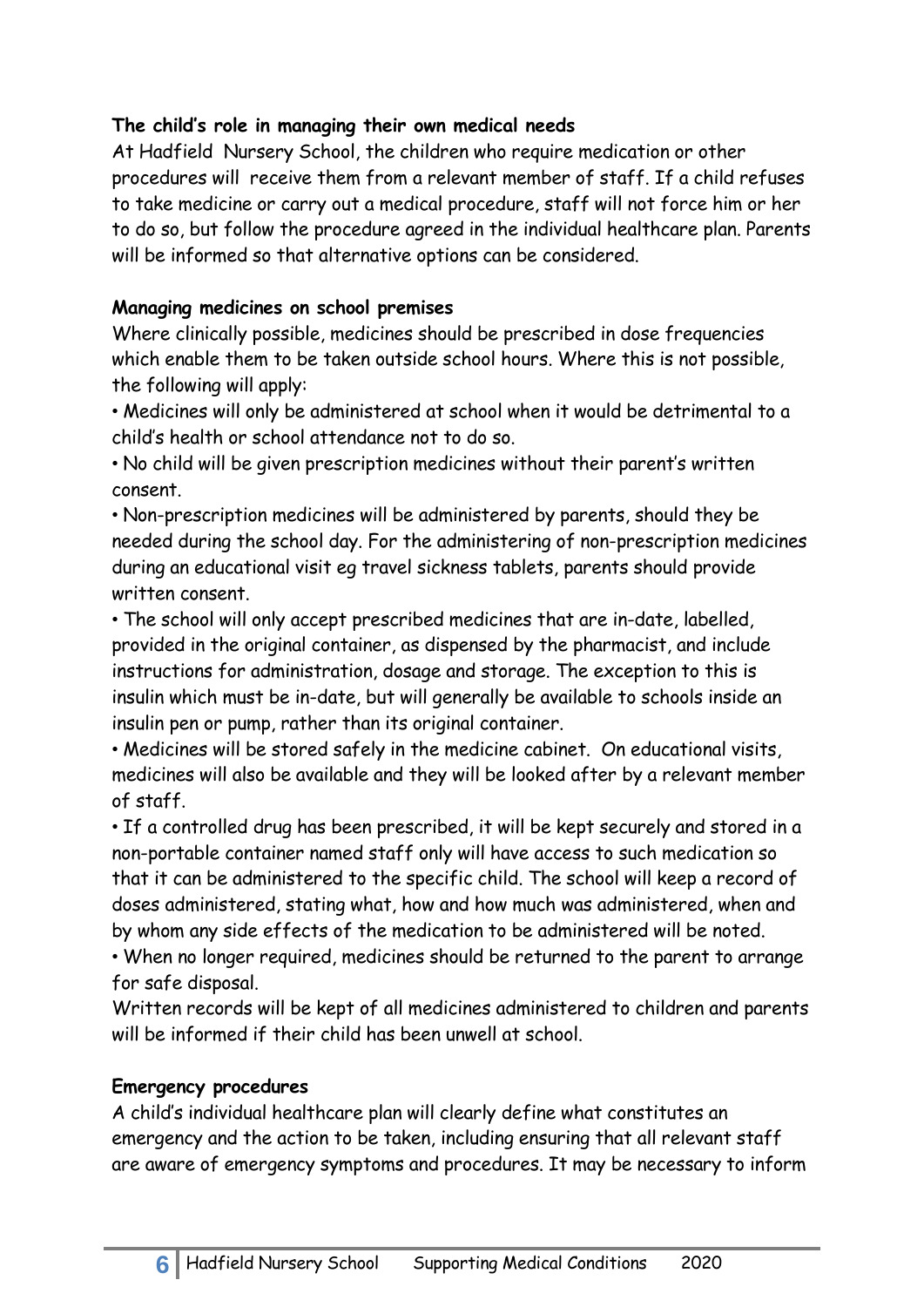other pupils in general terms so that they can inform a member of staff immediately if they think help is needed.

If a child is taken to hospital, staff should stay with the child until the parent arrives, or accompany the child if they are taken to hospital by ambulance. Accurate information about the child will be provided to the emergency services at the call out stage, during any first response stage, or subsequent moving on to hospital.

## **Educational visits and sporting activities**

The school will consider how a child's medical condition will impact on their participation. We will encourage all children to participate according to their ability and make any necessary reasonable adjustments, unless evidence from a clinician, such as a GP, states that this is not possible.

The school will consider what reasonable adjustments may need to be made after carrying out a risk assessment so that planning arrangements take account of any steps needed to ensure that children with medical conditions are included. This will require consultation with parents and pupils and advice from the relevant healthcare professional to ensure that pupils can participate safely.

## **Unacceptable practice**

Although school staff should use their discretion and judge each case on its merits with reference to the child's individual healthcare plan, it is not acceptable practice to:

• prevent children from easily accessing their medication and administering their medication when and where necessary

• assume that every child with the same condition requires the same treatment

• ignore the views of the child or their parents; or ignore medical evidence or opinion, (although this may be challenged)

• send children with medical conditions home frequently or prevent them from staying for normal school activities, unless this is specified in their individual healthcare plans

• penalise children for their attendance record if their absences are related to their medical condition eg. hospital appointments

• prevent pupils from drinking, eating or taking toilet or other breaks whenever they need to in order to manage their medical condition effectively

• require parents, or otherwise make them feel obliged, to attend school to administer medication or provide medical support to their child, including with toileting issues. No parent should have to give up working because the school is failing to support their child's medical needs

• prevent children from participating, or create unnecessary barriers to children